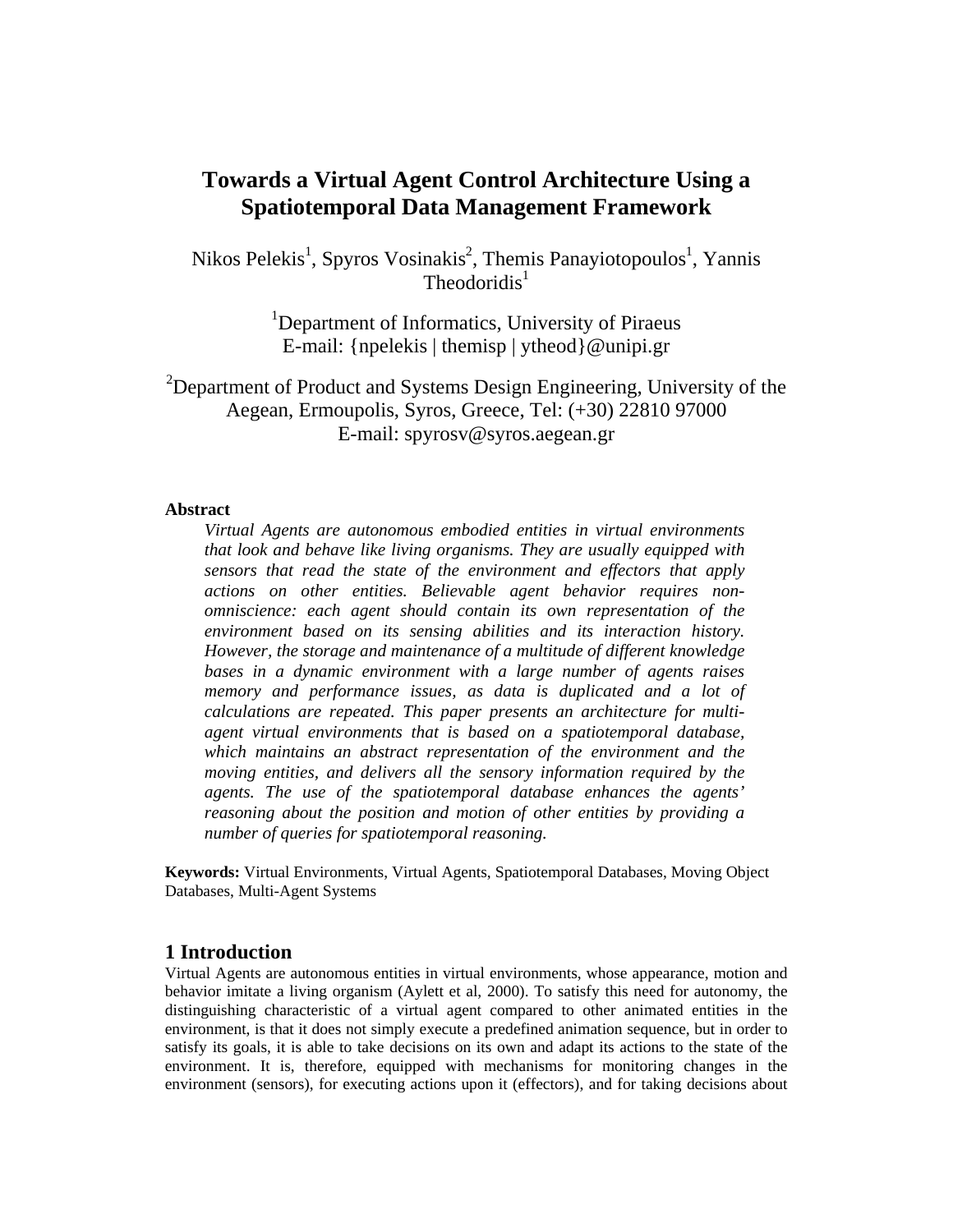its actions. Virtual Agents are an important element of Virtual Reality applications as they can enhance their believability, autonomy and interactivity, and they have been effectively used in various application areas, such as education, entertainment, simulation, etc.

An important factor for enhancing realism and believability of agent behavior, which is considered necessary in applications that simulate human activity, is embodiment, i.e. the case where agents are subject to the constraints of the environment. Embodiment implies that the agent sensors and effectors are limited by their abilities and their position in the environment. Consequently, they should perceive only the objects that lie within their field of view and they should be able to act efficiently in dynamic environments by making predictions about future events and assumptions about the state of objects that are not directly visible. These processes require sophisticated spatial and spatiotemporal representations and reasoning. In current implementations, each agent maintains individual representations based on its perceptual abilities and uses them to reason about its actions (e.g. Conde and Thalmann, 2006; Peters and O'Sullivan, 2002). However, this approach raises performance issues in multi-agent environments, especially in cases with a large number of agents, as data duplication and repeated calculations take place. The authors claim that multi-agent virtual environments could take advantage of recent advances in spatiotemporal databases and use a global data management framework to store the spatiotemporal representation of the environment and its dynamics. This approach should avoid unnecessary calculations of each individual agent's reasoning mechanism, and thus lead to implementations that balance between believability and performance.

This paper proposes an architecture for multi-agent virtual environments that takes into advantage a spatiotemporal data management framework. The core idea is to provide the virtual agent with the appropriate functionality so as it will not be necessary to store in memory all the knowledge about the surrounding environment, but whenever information is required to extract it from a spatiotemporal database. This implies that the system will have the capability to dynamically store and update the spatiotemporal setting of the world at different time instances, as well as to extract knowledge by querying the world. Such queries may concern not only the current state but historical and more often future states. To address this issue for a dynamic environment the authors employ a representation that preserves the *trajectory* followed by the agent so far, and is also aware of its current motion properties (i.e. position, speed, direction). Current Database Management Systems (DBMS) are not capable of efficiently storing and querying such complex moving objects, and therefore, solutions coming from the field of Moving Object Databases (MOD) (Güting et al, 2000) have been adopted. The authors present a prototype implementation of the proposed architecture and a simulation of an airport environment as a case study.

The paper is structured as follows: In the next section we present the related work in moving object databases for the representation of the environment's dynamics. In section 3 we present the proposed virtual environment model and describe in detail the spatiotemporal data management and the agent architecture. In section 4 we present a case study using a prototype implementation of the environment. Finally, in section 5 we state the conclusions and the future work.

## **2 Moving Object Databases in Dynamic Virtual Environments**

The last decade substantial research work has been carried out focusing on modeling and querying spatio-temporal databases. This section presents a parallel line of research focusing on modeling trajectories as spatio-temporal objects (the so-called moving objects). Researchers in the field of Moving Objects Databases (MOD) have been studying the representation issues of trajectories into computer systems aiming at keeping track of object locations, as well as supporting location-aware queries. In our case, a spatiotemporal data management framework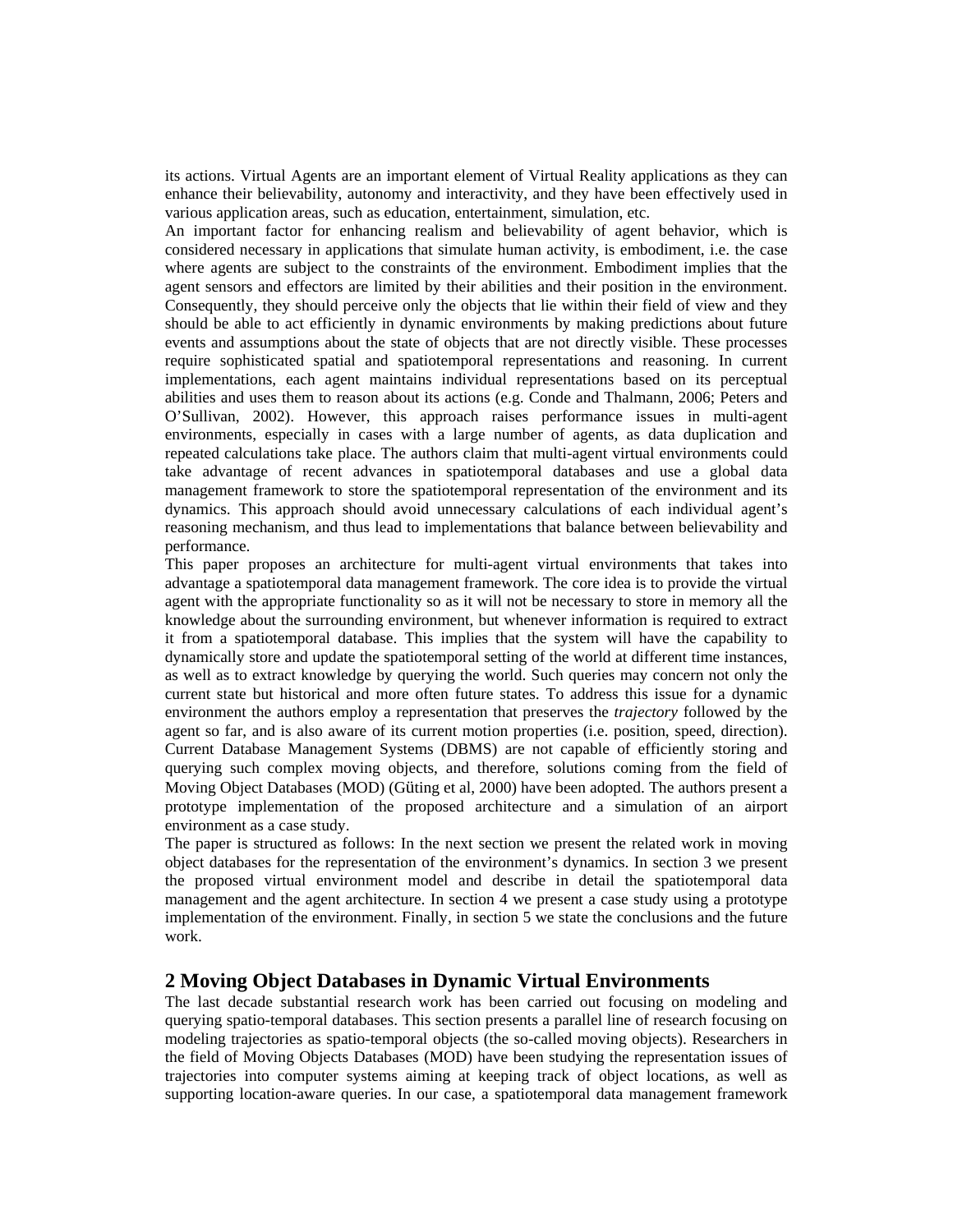will be employed to store the virtual environment and its dynamics. We adopt the idea of the MOD and extend it appropriately as to support perception and reasoning tasks in multi-agent environments.

A straightforward approach widely used in industry is to model a moving object by generating periodically a location-time point of the form  $(x, y, t)$ , indicating that the object is at location  $(x, t)$ *y*) at time *t*. Points are stored in a database, and a database query language is used to retrieve the location information. This method has several shortcomings, as it does not enable interpolation or extrapolation, while it leads to a precision/resource trade-off, and inefficient software development. In the MOD literature, there are two main approaches to model trajectory data: one for querying current and future positions of the moving objects in (Sistla et al, 1997; Wolfson et al, 1998; Wolfson et al, 1999) and the second for querying past trajectories of the moving objects in (Erwig et al, 1999; Guting et al, 2000; Forlizzi et al, 2000; Lema et al, 2003). Querying current and future positions must consider the problem of managing the positions of a set of entities in a database. However, to keep the location information up-to-date we encounter an unpleasant trade-off. If updates are sent and applied to the database very often, the error in location information in the database is kept small, yet the update load becomes very high. Indeed, keeping track of a large set of entities is not feasible. Conversely, if updates are sent less frequently, the errors in the recorded positions relative to the actual positions become large. This problem was explored by Wolfson et al. (Sistla et al, 1997; Wolfson et al, 1998; Wolfson et al, 1999) which have developed a model, called MOST, that allows one to store the motion vector rather than the objects' positions in the database, avoiding a very high volume of updates. In Wolfson and colleagues' work, the location of a moving object is simply given as a linear function of time, which is specified by two parameters: the position and velocity vector of the object. Thus, without frequent update messages, the location server can compute the location of a moving object at a given time *t* through linear interpolation:  $y(t) = y_0 + v(t - t_0)$  with time  $t > t_0$ . An update message is only issued when the parameter of the linear function, i.e. *v*, is changed. It offers a great performance benefit in linear mobility patterns, but performance suffers when the randomness of the mobility pattern increases.

The need for capturing complete histories of objects' movement has promoted the investigation of continuously moving objects. Clearly as location data may change over time, the database must describe not only the current state of the spatial data but also the whole history of this development. Thus it should allow to go back in time at any particular instant, to retrieve the state of the database at that time, to understand the evolution, to analyze when certain relationships were fulfilled, and so forth. This approach was developed by Guting and colleagues (Erwig et al, 1999; Guting et al, 2000; Forlizzi et al, 2000; Lema et al, 2003). They described a new approach where moving points and moving regions are viewed as threedimensional (2D space + time) or higher-dimensional entities whose structure and behavior is captured by modeling them as abstract data types. Such types and their operations for spatial values changing over time can be integrated as base (attribute) data types into object-relational, object-oriented, or other extensible database management system. The final outcome of this work was a system that implements the above described moving objects data model and query language completely integrated into a DBMS environment (Almeida et al, 2006). More specifically, the prototype has been developed as an algebra module in SECONDO's extensible environment (Dieker and Guting, 2000).

In order to support dynamic location-aware queries for current or near future positions of virtual agents the model of Wolfson et al. would be sufficient, while for historical management of their actions the work of Guting et al. is adequate. However, in virtual multi-agent control architectures both requirements exist, while there is a further demand of extracting higher level knowledge from the dynamics of the environment that could be useful for the spatiotemporal reasoning of agents. As such, focusing on the representation and querying of continuously as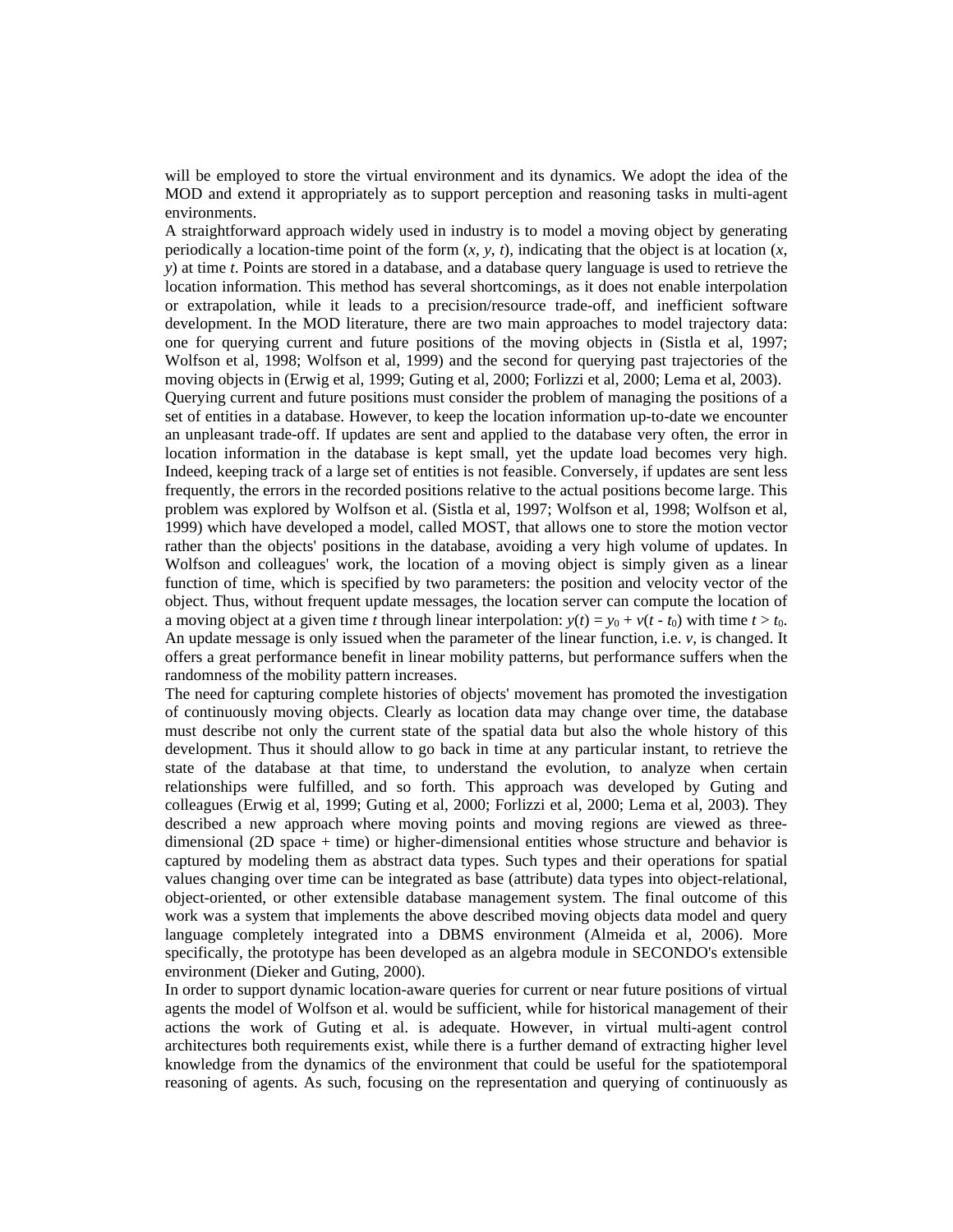well as discretely moving agents, we adopt the Hermes datatype-oriented model (Pelekis et al, 2006; Pelekis and Theodoridis, 2006) that satisfies the above precondition and supports the representation of moving objects under an object relational platform. More specifically, Hermes has been designed as an extension to any extensible Object-Relational Database Management System (ORDBMS). Its main functionality is to support the storing and querying of complex data types as the trajectories of continuously moving Intelligent Virtual Agents (IVA) are. Such a data type and its corresponding operations are defined, developed and provided as a data cartridge (Pelekis and Theodoridis, 2006). Embedding this functionality offered by the Hermes Data Cartridge (Hermes-DC) in a Data Manipulation Language (DML) as SQL, one obtains an expressive and easy to use query language for dynamic virtual environment that could be utilized for extracting high level knowledge from the observed motion of animated entities.

# **3 Virtual Environment Model**

Recently, researchers are beginning to address the need for enhancing virtual environments with semantic information in order to obtain a unified knowledge representation layer for interconnecting virtual environments and for being able to embed high-level description of the environment in to the visualization model (Cavazza and Palmer, 2000). Especially in the case of virtual agents, the need to reason about the entities of the environment and their relations so as to take decisions that satisfy their goals, makes it necessary to use an abstract description of the scene and its dynamics, enhanced with domain-specific information in addition to the detailed geometrical description represented in the scene graph. In this section we propose a model of a virtual environment that is enhanced with a spatio-temporal data management framework that enables agents to obtain high-level knowledge concerning the entities and their motion. The generic architecture of the environment is presented in Figure 1.



*Figure 1: Virtual Environment Architecture* 

The proposed environment model consists of the following components: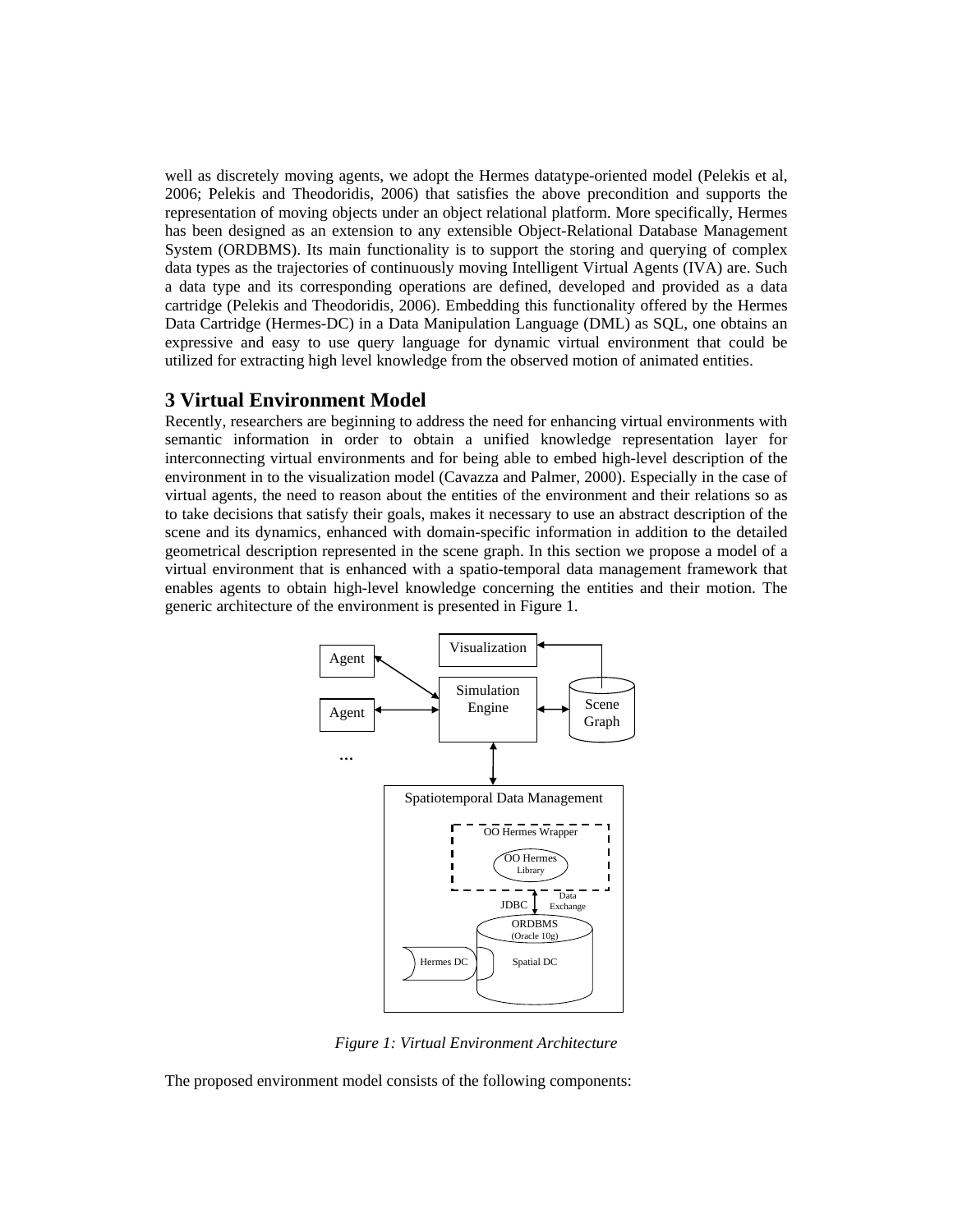- a typical *scene graph* containing the geometry of all visible objects and their structural relations (group structures, geometric transformations, etc),
- a *simulation engine* that is responsible for calculating the next state of the environment and animating it,
- a *visualization engine* that renders (part of) the environment after every timeframe,
- a *spatiotemporal data management* component that contains the animation history of the dynamic scene graph nodes of the environment and responds to queries concerning the position and motion of the entities and
- a number of *agent processes* that read the state of the environment, decide on their next tasks and send their actions back to the environment.

The scene graph contains all the information needed to render and animate the environment. It is created by the scene designer and can be reused in various kinds of applications and environments. On the other hand, the moving object database is created and updated dynamically based on the agents' actions and contains any spatio-temporal knowledge that may assist the agent's reasoning process.

The simulation engine is receiving the agents' actions and is calculating their effect on the entities based on a set of rules (e.g. gravity, collision, friction, etc.) that depend on the nature of the environment. It is frequently updating the spatiotemporal data management with the current position and orientation of the animated entities, thus ensuring a consistent abstraction of the environment. Finally, it is responsible for generating the agent's sensory input, based on their perceptual abilities: it returns the geometric properties of the entities that the agents are able to 'see', and it serves as a medium between the agents and the spatiotemporal data management that lets them reason about the spatiotemporal dynamics of the environment.

#### **3.1 Spatiotemporal Data Management**

Usually, a MOD stores and manipulates a 3D polyline representing the historical trajectory of an object (i.e., a sequence of 3D line segments  $(x, y, t)$ , where each segment represents the continuous development of the moving object during sampled locations). Hermes-MDC extends this idea in a way that the trajectory of an IVA can be defined as a sequence of different types of simple functions. The general idea is to decompose the definition of the agent's motion into several definitions, one for each of the simple functions, and then compose these sub-definitions as a collection to define the trajectory. Each one of the sub-definitions corresponds to a socalled unit moving type. In order to define a unit moving type, we need to associate a period of time, called *Period<SEC>*, with the description of a simple function, called *Unit\_Function*, that models the behavior of the moving type in that specific time period. The *Period<SEC>* implies a closed-open time interval (i.e.  $[b, e)$ , where  $b$  is the beginning and  $e$  is the ending timepoint of the period) with granularity at the second level (other granularities are also supported i.e. minute, hour etc). The *Unit Function* is an object type, defined as a triplet of  $(x, y)$  coordinates together with some additional motion parameters. The first two coordinates represent the initial  $(x_i, y_i)$  and ending  $(x_e, y_e)$  coordinates of the sub-motion defined, while the third coordinate  $(x_c, y_e)$ *y<sub>c</sub>*) corresponds to the centre of a circle upon which the object is moving in case of circular motions. Whether we have constant, linear or arc motion between  $(x_i, y_i)$  and  $(x_e, y_e)$  is implied by a flag indicating the type of the simple function. Since the management of both motion history and current (and near future) motion of an IVA's is required, we further let a *Unit\_Function* to model the case where an IVA is located at  $(x_i, y_i)$  and moves with initial velocity  $\nu$  and acceleration  $a$ . Whenever this sub-motion ends we appropriately update the corresponding *Unit Function*. For a more analytical discussion the interested reader is referred to (Pelekis and Theodoridis, 2006).

The proposed architecture of a virtual environment enhanced with a spatio-temporal data management framework is presented Fig. 1. In order for the API of our IVE development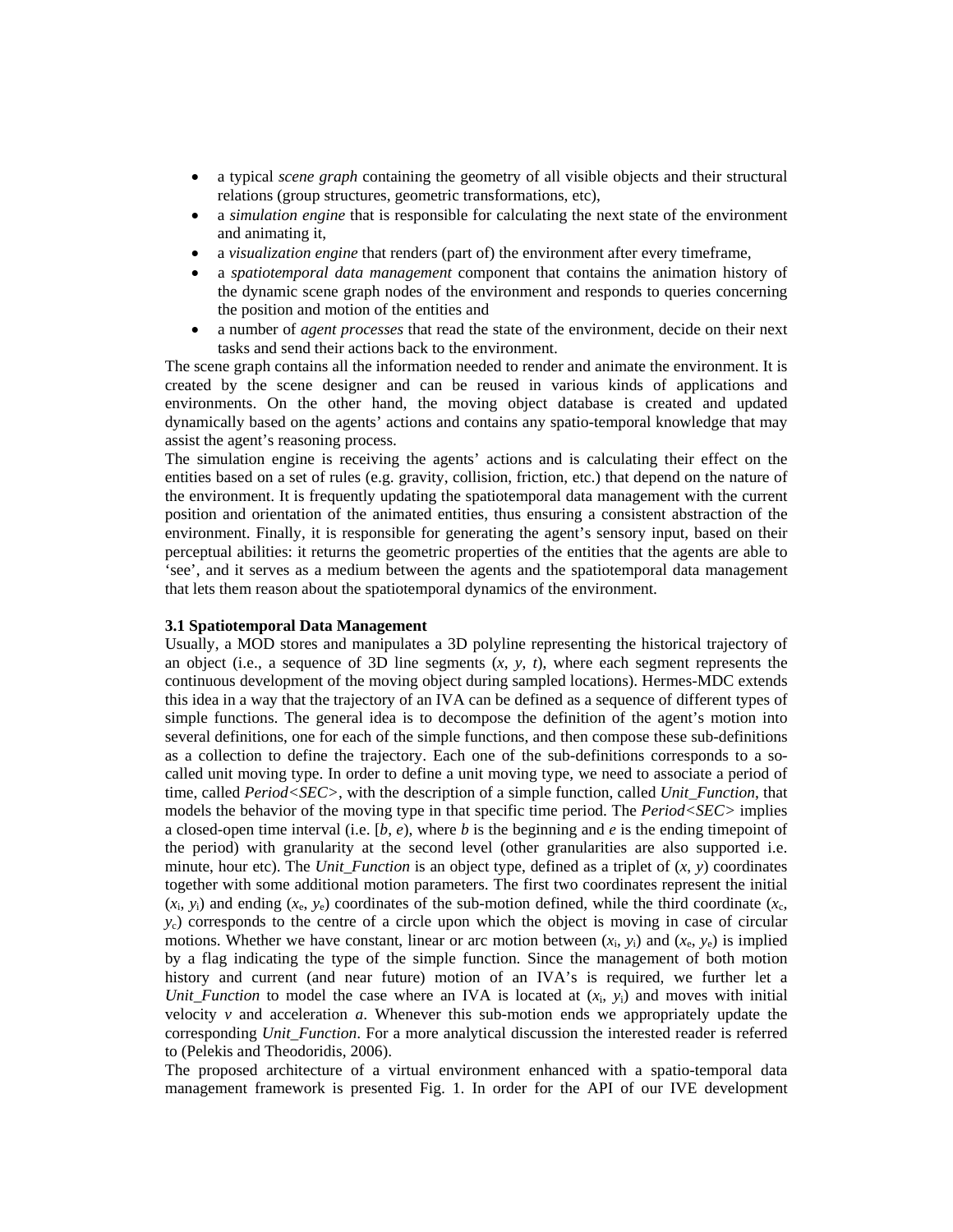framework to interact with our spatiotemporal data management infrastructure we have developed a wrapper in Java wherein we simulate the datatypes and the corresponding methodologies embedded in the ORDBMS. In this way we can embed PL/SQL scripts that invoke object constructors and methods from Hermes-DC. The JDBC pre-processor integrates the power of the programming language with the database functionality offered by the extended SQL and together with the ORDBMS Runtime Library generate the application's executable. All the data transfers between the two parts are exchanged using XML-based documents.

#### **3.2 Agent Architecture**

The proposed agent architecture (Fig. 2) is based on the SimHuman environment presented in (Vosinakis and Panayiotopoulos, 2001; Vosinakis and Panayiotopoulos, 2005) and has been enhanced with the support of the spatiotemporal data management framework. It employs the perception and task execution processes as a means to connect high-level behavior with lowlevel actions and to allow virtual agents to interact with the environment in a believable manner. Each agent is using perception to collect information about the objects that are currently in its field of view and to pose queries concerning their spatiotemporal properties such as type of motion, path similarities, etc. The perception process generates and updates its beliefs and, based on an abstract representation of the environment, the agent takes decisions that result in high-level tasks. Those are further analyzed to actions by the task execution module and executed as animation sequences in continuous timeframes.



*Figure 2: Agent Architecture* 

A virtual environment is usually a place where dynamic and unpredictable changes take place, and it is therefore necessary for a virtual agent to use its senses frequently and to maintain a model of the world as coherent as possible. The perception mechanism is the part of the agent that models its 'eyes'. It receives from the environment the list of entities that are in its field of view and their current attribute values, as well as any possible messages from other agents or the world. Additionally, it submits queries to the simulation engine concerning spatiotemporal properties of the observed entities and receives the results, and, finally, it generates and updates the set of beliefs. A detailed description of this process can be found in (Vosinakis and Panayiotopoulos, 2003a). The beliefs define an abstract representation of the world and its entities that is used by the decision process to derive its intentions.

The most important feature of a virtual agent is to be autonomous, i.e. to act on its own. Therefore, there has to be a process that defines its behavior. In the proposed architecture, this process lies in the decision module and is the part that models the agent's brain. It can initialize the execution of a complex task or terminate the running one, based on the current state of the environment and the agent itself. It does not only depend on the beliefs, but can also submit queries directly to the perception module to examine if a certain condition is true. There are a number of methods and implementations available in the literature concerning the decision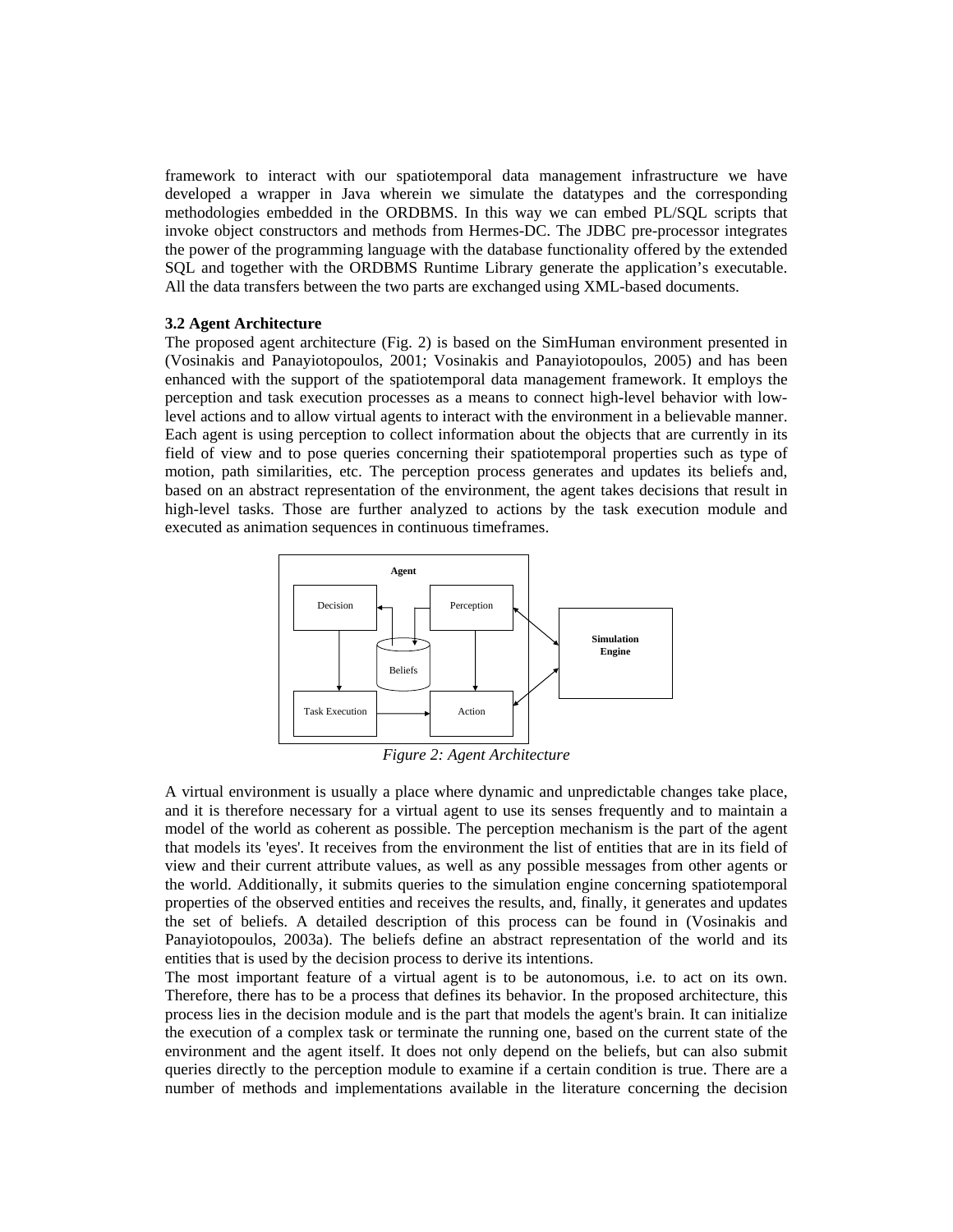process of an agent based on a symbolic representation of the environment, such as rule-based systems, planning, etc.

The Task Execution module's duty is to analyze tasks into simple actions and execute them sequentially, conditionally or in parallel, sending the appropriate orders to the Action module. Each task is an action combination that achieves a specific result, e.g. having lunch, going to sleep, meeting someone, etc. The way in which a task is executed can be programmed using a scripting language, which defines in a procedural way how the actions will be combined (Vosinakis and Panayiotopoulos, 2003b).

The available actions are the agent's built-in abilities, which may include inverse kinematics, walking, playing an animation sequence, sending a message, etc. Each action is using a set of arguments and is executed by sending *primitive action* sets to the simulation engine. We call primitive actions the commands that an agent can perform in one timeframe, e.g. changing the geometric properties of entities (rotation, translation, position in scene graph), adding new entities to or removing entities from the world, and sending messages to other agents. Each action results to a sequence of primitive action sets that are executed in continuous timeframes. This sequence can be *predefined* or *goal-oriented*. Predefined sequences describe simple actions that are usually based on keyframing, e.g. scratch head, walk a known path, etc. On the other hand, goal-oriented sequences are defined by complex actions, such as catching an object, finding a path to a target, etc.

Primitive actions receive feedback from the world in case they fail, e.g. cannot move arm due to a collision. It, then, depends on the action itself if it will continue its execution despite such a failure or not. There are also cases where an action might fail, not because of a failure of one of its primitive actions, but because the state of the world is such that the action cannot be directly executed, e.g. an inverse kinematics problem that cannot be solved. In cases of failure, the Action module sends the appropriate feedback to the Task Execution.

### **5. Case Study**

In order to demonstrate the applicability of the proposed architecture, we have developed a prototype implementation of a virtual environment that animates people moving around an airport. The application visualizes a simplified model of an airport environment that contains a number of check-in places, shops and departure gates. A flight schedule is randomly generated and continuously updated during the simulation. Each flight is served by one or more check-ins and departs from a single gate at a given time. The environment contains a number of clerks that are serving clients at the check-ins and shops. Travelers enter the airport having a predetermined target flight, move to a check-in place, wander around the airport and finally move to the gate until the flight departs. They interact with one or more clerks during their stay in the airport. The case study has been implemented in Java using Java3D for the visualization of the virtual environment. A screenshot of the environment is presented in Fig. 3.

The 3D environment has a predetermined arrangement of static objects and places. However, the simulation may be parameterized in terms of the number of initial agents, the rate of incoming travelers, the frequency of flights and the execution speed. Furthermore, each traveler agent has different sensorimotor abilities that are randomly assigned to it upon entering the environment. These abilities include its maximum speed of movement, and its rate, distance and angle of perception. Each traveler agent has also different goals concerning its destination flight and its priorities concerning the shops it would like to visit, and the time between a traveler's arrival and the scheduled flight departure is variable as well.

The actions supported by the agents in this prototype implementation are keyframing animation, walking and messaging other agents. The locomotion engine is using the A\* pathfinding algorithm on a simplified graph representation of the airport environment to find a safe path to a given target position or place. Additionally, it is equipped with a simple collision avoidance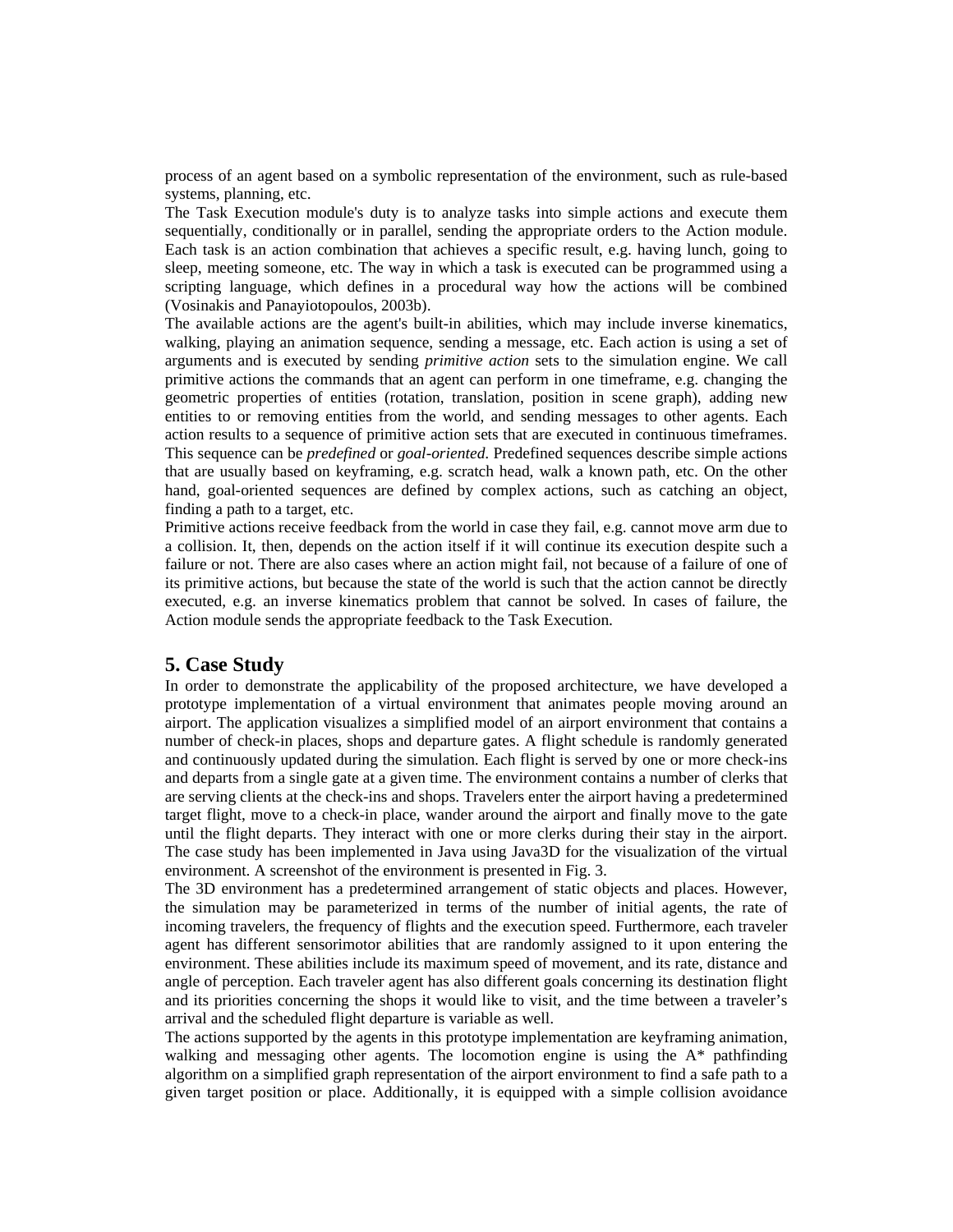mechanism to ensure that the agents will follow their path without being blocked by other static or animated agents. An agent can perceive each entity (object or agent) that is visible by it and lies within its perception distance and angle.



*Figure 3: Screenshot of the environment* 

The spatiotemporal database contains a simplified 2D representation of the airport environment that includes the ground projection of all static geometries and all regions of interest (i.e. gates, shops, check-ins) represented as polygons. It is also continuously updated by the simulation engine about the position and velocity of all agents in the environment that are represented as moving objects. The implementation contains a variety of trajectory manipulation and analysis methods, such as:

- *Queries on stationary objects of the world*: e.g. how many agents are inside a region of interest, which is the closest region of interest of a certain type (e.g. check-in), find the agents that will possibly enter / leave a region in the next minute.
- *Queries on other moving agents*: e.g. agent(s) that will possibly collide with each other or that will have a given spatial relation in a point in time.

All queries are filtered by a simple visibility algorithm, which detects all entities that are currently visible by a given agent. As a result, each agent can submit spatiotemporal queries, but the perception results will include only the visible entities, thus ensuring non-omniscience.

During the execution of their tasks, the traveler agents are utilizing the spatiotemporal database to perceive the status of the environment and decide on their next actions. They combine queries in the following cases: a) to find the check in place that serves their flight and has the minimum people waiting, b) to detect the end of a queue in a check in and move to the respective position, c) to find the nearest shop of interest whilst wandering inside the environment and d) to detect agents that will possibly collide with it and initiate the collision avoidance process.

# **6. Conclusions and Future Work**

We have presented an architecture for multi-agent virtual environments that takes advantage of a spatiotemporal data management framework and maintains an abstract representation of the environment and its dynamics. The proposed system allows virtual agents to perceive the visible entities and reason about their position or motion, find path similarities and predict future position using the manipulation and analysis methods provided by the database. Furthermore, the use of a central database for representing the position and motion of animated entities overcomes the memory and processing burden of keeping internal world representations and observation histories in each single agent. In the future, we are planning to develop more complex case studies involving multiple roles of agents in order to evaluate and refine the proposed system.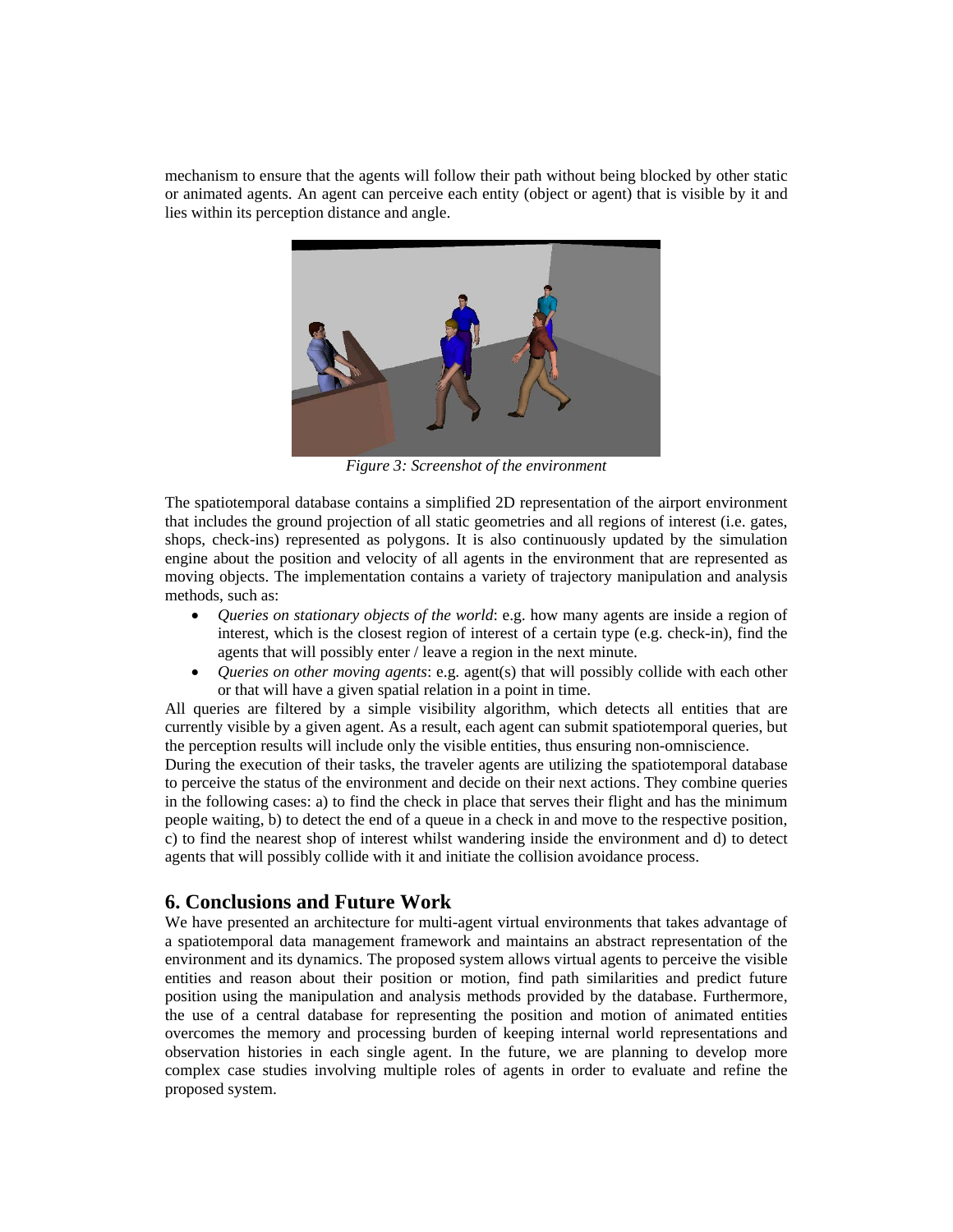## **Acknowledgements**

This research is partially supported by the Pythagoras EPEAEK II Programme of the Greek Ministry of National Education and Religious Affairs, co-funded by the European Union.

#### **References**

- Almeida, V. T., Guting R. H. and Behr, T. (2006): Querying Moving Objects in SECONDO. In *Proceedings of MDM 2006*.
- Aylett, R. and Luck, M. (2000): Applying artificial intelligence to virtual reality: Intelligent virtual environments. In *Applied Artificial Intelligence* 14, 3-32.
- Cavazza M. and Palmer I. (2000): High-level Interpretation in Virtual Environments. In *Applied Artificial Intelligence* 14, 1, 125-144.
- Conde, T. and Thalmann, D. (2006): An Integrated Perception for Autonomous Virtual Agents: Active and Predictive Perception. In *Computer Animation and Virtual Worlds* 17, 3, 457-468.
- Dieker, S. and Guting, R. H. (2000): Plug and Play with Query Algebras: Secondo. A Generic DBMS Development Environment, In *Proceedings of IDEAS 2000*.
- Erwig, M., Güting, R.H., Schneider, M. and Vazirgiannis, M. (1999): Spatio-Temporal Data Types: An Approach to Modeling and Querying Moving Objects in Databases. In *GeoInformatica* 3, 3, 265-291.
- Forlizzi, L., Güting, R. H., Nardelli, E., Schneider, M. (2000): A Data Model and Data Structures for Moving Objects Databases. In *Proceedings of SIGMOD 2000*.
- Güting, R.H., Bohlen, M. H., Erwig, M., Jensen, C. S., Lorentzos, N. A., Schneider, M. and Vazirgiannis, M. (2000): A Foundation for Representing and Querying Moving Objects. In *ACM Transactions on Database Systems* 25, 1, 1-42.
- Lema, J. A. C., Forlizzi, L., Güting, R. H., Nardelli, E. and Schneider, M. (2003): Algorithms for Moving Objects Databases. In *The Computer Journal* 46, 6, 680-712.
- Pelekis, N. and Theodoridis, Y. (2006): Boosting Location-Based Services with a Moving Object Database Engine. In *Proceedings of MobiDE 2006*.
- Pelekis, N., Kopanakis, I., Ntoutsi, I., Marketos, G. and Theodoridis, Y. (2007): Mining Trajectory Databases via a Suite of Distance Operators. In *Proceedings of STDM 2007*.
- Pelekis, N., Kopanakis, I., Ntoutsi, I., Marketos, G., Andrienko, G. and Theodoridis, Y. (2005): Similarity Search in Trajectory Databases. In *Proceedings of TIME 2005*, *Morgan Kaufmann Publishers*.
- Pelekis, N., Theodoridis, Y., Vosinakis, S. and Panayiotopoulos, T. (2006): Hermes A Framework for Location-Based Data Management. In *Proceedings of EDBT 2006*.
- Peters, C and O'Sullivan, C (2002): Synthetic Vision and Memory for Autonomous Virtual Humans. In *Computer Graphics Forum* 21, 4, 743-752.
- Sistla, P., Wolfson, O., Chamberlain, S. and Dao, S. (1997): Modeling and Querying Moving Objects. In *Proceedings of ICDE 1997*.
- Vosinakis, S. and Panayiotopoulos T. (2003a): Programmable Agent Perception in Intelligent Virtual Environments. In *Lecture Notes in Computer Science* 2792, 202-206.
- Vosinakis, S. and Panayiotopoulos, T. (2001): SimHuman: A Platform for real time Virtual Agents with Planning Capabilities, In *Lecture Notes in AI* 2190, 210-223.
- Vosinakis, S. and Panayiotopoulos, T. (2003b): A Task Definition Language for Virtual Agents, In *Journal of WSCG* 11, 3, 512-519.
- Vosinakis, S. and Panayiotopoulos, T. (2005): A tool for constructing 3D Environments with Virtual Agents. In *Multimedia Tools and Applications* 25, 2, 253-279.
- Wolfson, O., Sistla, A. P., Chamberlain, S. and Yesha, Y. (1999): Updating and Querying Databases that Track Mobile Units (1999): In *Distributed and Parallel Databases* 7, 3, 257- 387.